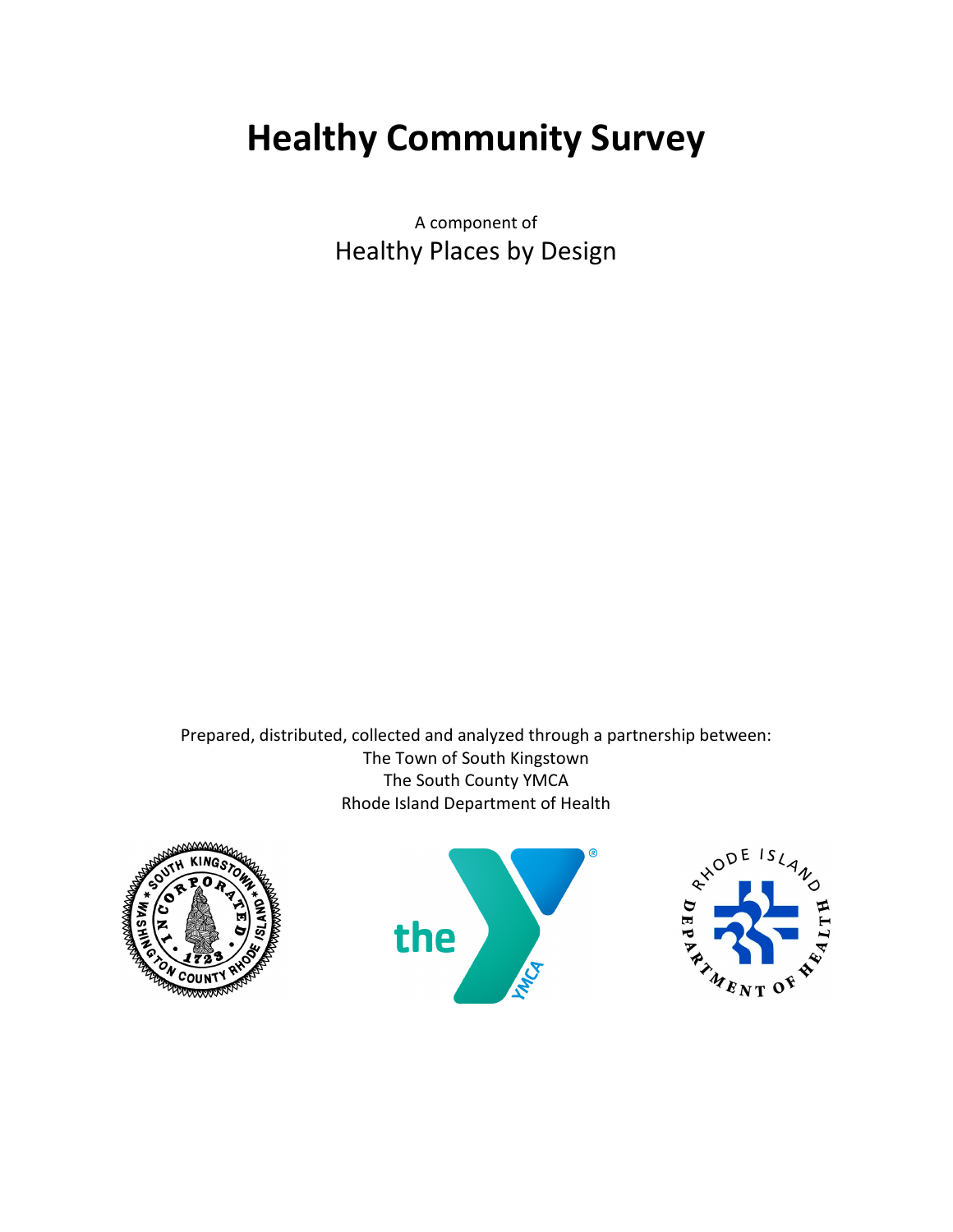## South Kingstown Community Survey Summary

The Town of South Kingstown, working with South County YMCA and the Rhode Island Department of Health, sought to understand residents' exercise and eating behaviors, attitudes, and beliefs through the administration of a ten-minute survey. The information collected through the survey will be used to develop policies that are supportive of healthy lifestyles as part of the Healthy Places by Design project. Information gathered from survey will be kept anonymous.

Survey Administration and Outreach

- **The survey was open for responses from October 7 to October 28, 2011.**
- 314 complete surveys were returned.
- The survey link was emailed, posted on the project and town websites and in the South Kingstown Patch. A postcard with the survey link was mailed to 500 addresses on the tax roll and 214 stakeholder groups. Hard copies were available in 9 locations across town. The Narragansett Times article with hard copy locations and survey link published. Please see the full report for further details.

#### Survey Results Summary

Civic Involvement and Community Beliefs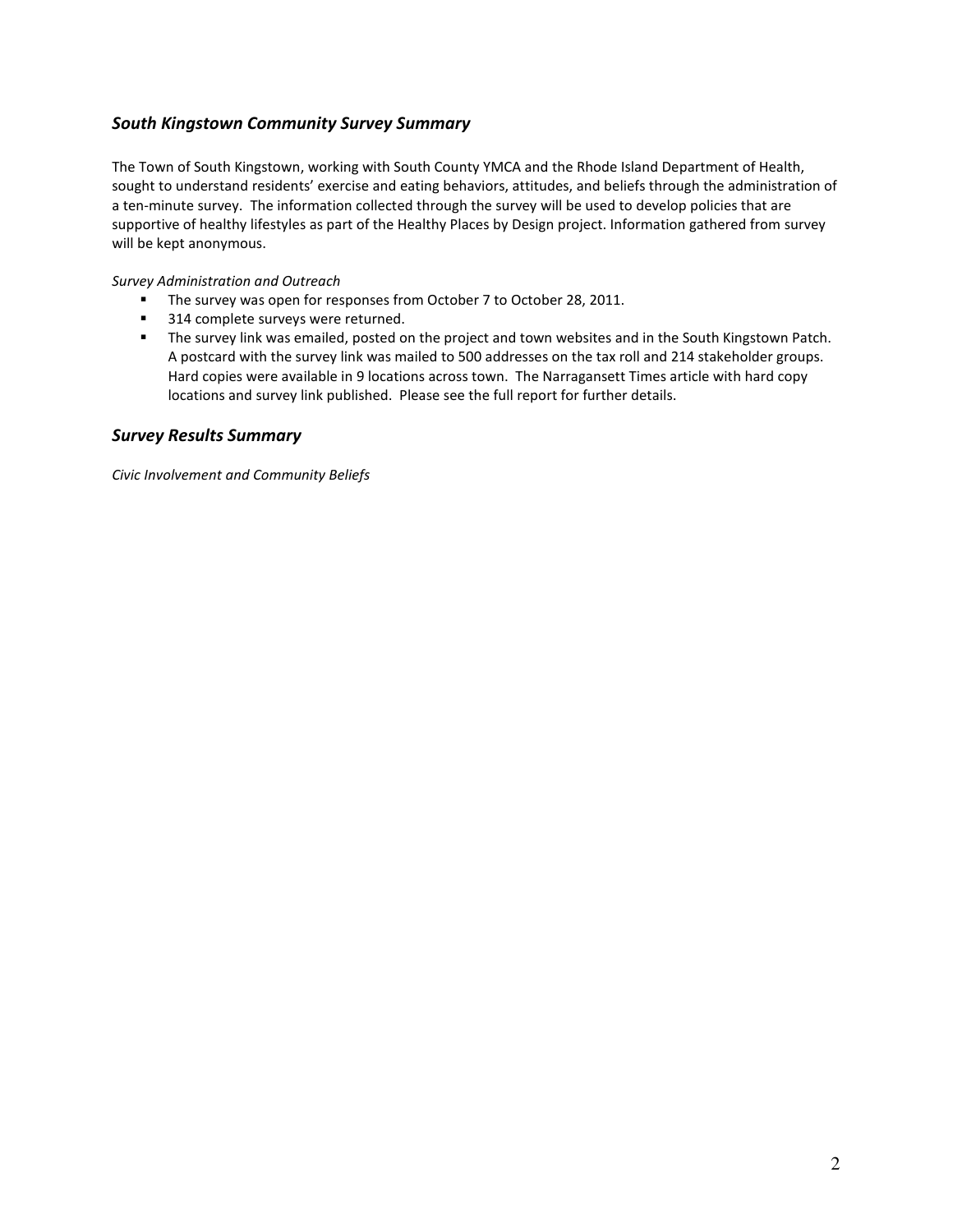### South Kingstown Detailed Survey Results

Survey Open: October 7-28, 2011 Total Responses: 314 (completes)

#### Survey Administration and Outreach

- 1. 714 postcards were mailed with the survey link to 500 randomly selected addresses on the tax roll and 214 stakeholder groups.
- 2. The survey link was emailed to approximately 400 stakeholders (Libraries, Land Trust, Fire Department, Civic Groups) and posted on Facebook, the Healthy Places by Design web site, the South Kingstown town web site, and the South Kingstown Patch
- 3. The Narragansett Times published an article with hard copy locations and the survey link.
- 4. Flyers with the link were distributed at grocery stores, area businesses, Main Street Merchants Association, Chamber of Commerce, project workshops, and the Community Healthy Living Index focus groups hosted by the YMCA.
- 5. Hard copy survey locations were set up in 9 locations throughout town: Town Hall, YMCA, Neighborhood Guild (Town recreation building), Senior Center, Jonnycake Center Food Pantry, Thundermist Health Center of South County, and 3 South Kingstown Libraries.

#### How to Read This Report

- 1. For each question, the number of respondents who answered the question is represented as "( $N=#$ )". For example, for the question on Neighborhoods, below,  $N=314$ , means that 314 people answered that specific question.
- 2. The number of responses for each answer is depicted as "n=#". For example, in the question below, 140 respondents indicated that they lived in "Wakefield", therefore n=140.
- 3. The percentage of respondents indicating a particular response is represented as (#), just after the response number. The percentage is determined as the proportion of answer responses " $n=#$ ", out of the total question respondents "( $N=#$ )". For example, the percentage of respondents who indicated that they live in Wakefield in the below question is 44.6%, or 140 out of 314.
- 4. For the Demographic questions, the most frequent response is shown in **bold**.
- 5. Throughout the report, "Agreement" includes those who responded either "Agree" or "Strongly Agree" and "Disagreement" includes those who responded either "Disagree" or "Strongly Disagree" unless otherwise noted.
- 6. For this survey, neighborhood is defined as the area within a 10 minute walk (or half mile) from home.
- 7. For the results that refer to "low income" respondents, the definition is based on those people who answered the demographic question of having a yearly income of less than \$25,000.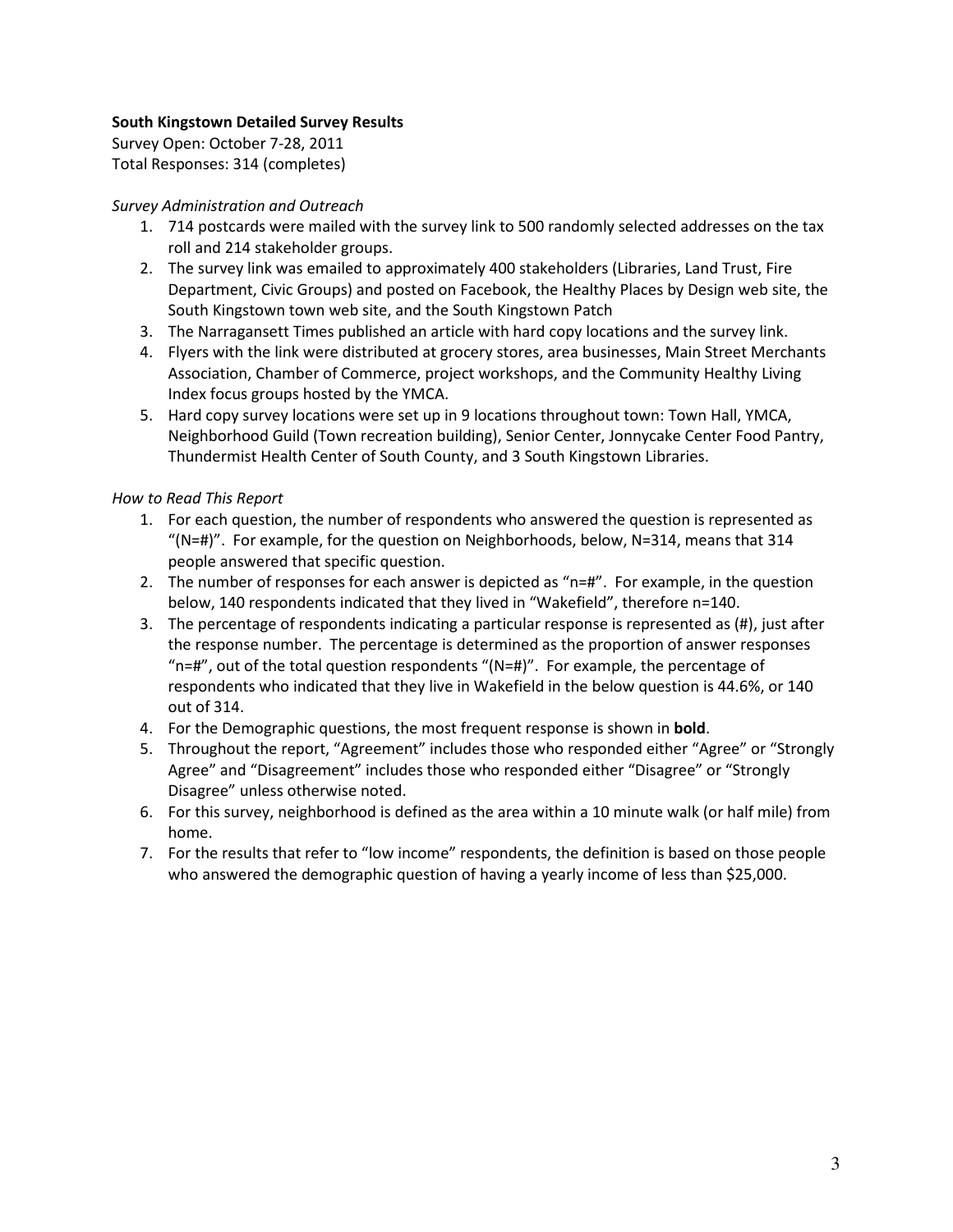## Demographics of Survey Respondents:

Neighborhoods (N=314)

| Wakefield<br>1.                                 |                    | n=140          | (44.6)   |        |            |
|-------------------------------------------------|--------------------|----------------|----------|--------|------------|
| 2. Peacedale                                    |                    | n=48           | (15.3)   |        |            |
| 3. Kingston                                     |                    | $n = 32$       | (10.2)   |        |            |
| 4. In South Kingstown                           |                    | n=19           | (6.0)    |        |            |
| 5. Matunuck                                     |                    | $n = 13$       | (4.1)    |        |            |
| 6. West Kingston                                |                    | $n = 11$       | (3.5)    |        |            |
| 7. Perryville                                   |                    | n=9            | (2.9)    |        |            |
| 8. East Matunuck                                |                    | $n=8$          | (2.6)    |        |            |
| Green Hill<br>9.                                |                    | $n = 8$        | (2.6)    |        |            |
| 10. Indian Lake                                 |                    | $n=6$          | (1.9)    |        |            |
| 11. Tuckertown                                  |                    | $n=6$          | (1.9)    |        |            |
| 12. Snug Harbor                                 |                    | $n = 4$        | (1.3)    |        |            |
| 13. Middlebridge                                |                    | $n=3$          | (.96)    |        |            |
| 14. Usquepaugh                                  |                    | $n=1$          | (.32)    |        |            |
| *Ineligibles = I do not live in South Kingstown |                    |                |          |        | $n=6(1.9)$ |
|                                                 |                    |                |          |        |            |
| Gender (N=305)                                  |                    |                |          |        |            |
| Female                                          | n=246 (80.6)       |                |          |        |            |
| Male                                            |                    | n=57           | 18.7)    |        |            |
| Prefer not to answer                            |                    | $n=2$          | (.66)    |        |            |
| Age (N=304)                                     |                    |                |          |        |            |
| $18 - 30$                                       |                    | $n = 17$       | (5.6)    |        |            |
| $31 - 45$                                       |                    | n=85           | (28.0)   |        |            |
| $46 - 64$                                       |                    | n=124          | (40.8)   |        |            |
| $65+$                                           |                    | n=78           | (25.7)   |        |            |
|                                                 |                    |                |          |        |            |
| Race (N=297)                                    |                    |                |          |        |            |
| <b>Non-Hispanic</b>                             |                    | n=289          | (97.3)   |        |            |
| Hispanic                                        |                    | $n=8$          | (2.7)    |        |            |
|                                                 |                    |                |          |        |            |
| Ethnicity (N=308)                               |                    |                |          |        |            |
| American Indian/Alaskan Nativen=6               |                    |                | (1.9)    |        |            |
| Asian                                           |                    |                | $n=0$    | (0)    |            |
| Black/African American                          |                    | $n=4$          | (1.3)    |        |            |
| Native Hawaiian/Pacific Islandern= 2            |                    |                | (.65)    |        |            |
| White                                           |                    |                | n=280    | (90.9) |            |
| Other                                           |                    |                | $n = 8$  | (2.6)  |            |
| Prefer not to answer                            |                    |                | $n = 11$ | (3.6)  |            |
|                                                 |                    |                |          |        |            |
| Education (N=306)                               |                    |                |          |        |            |
| <b>High School</b><br><b>Community College</b>  | $n = 26$<br>$n=10$ | (8.5)<br>(3.3) |          |        |            |
| Some college                                    | n=33               | (10.8)         |          |        |            |
| Bachelor's degree                               | n=102              | (33.3)         |          |        |            |
| <b>Graduate Degree</b>                          | n=119              | (38.9)         |          |        |            |
|                                                 |                    |                |          |        |            |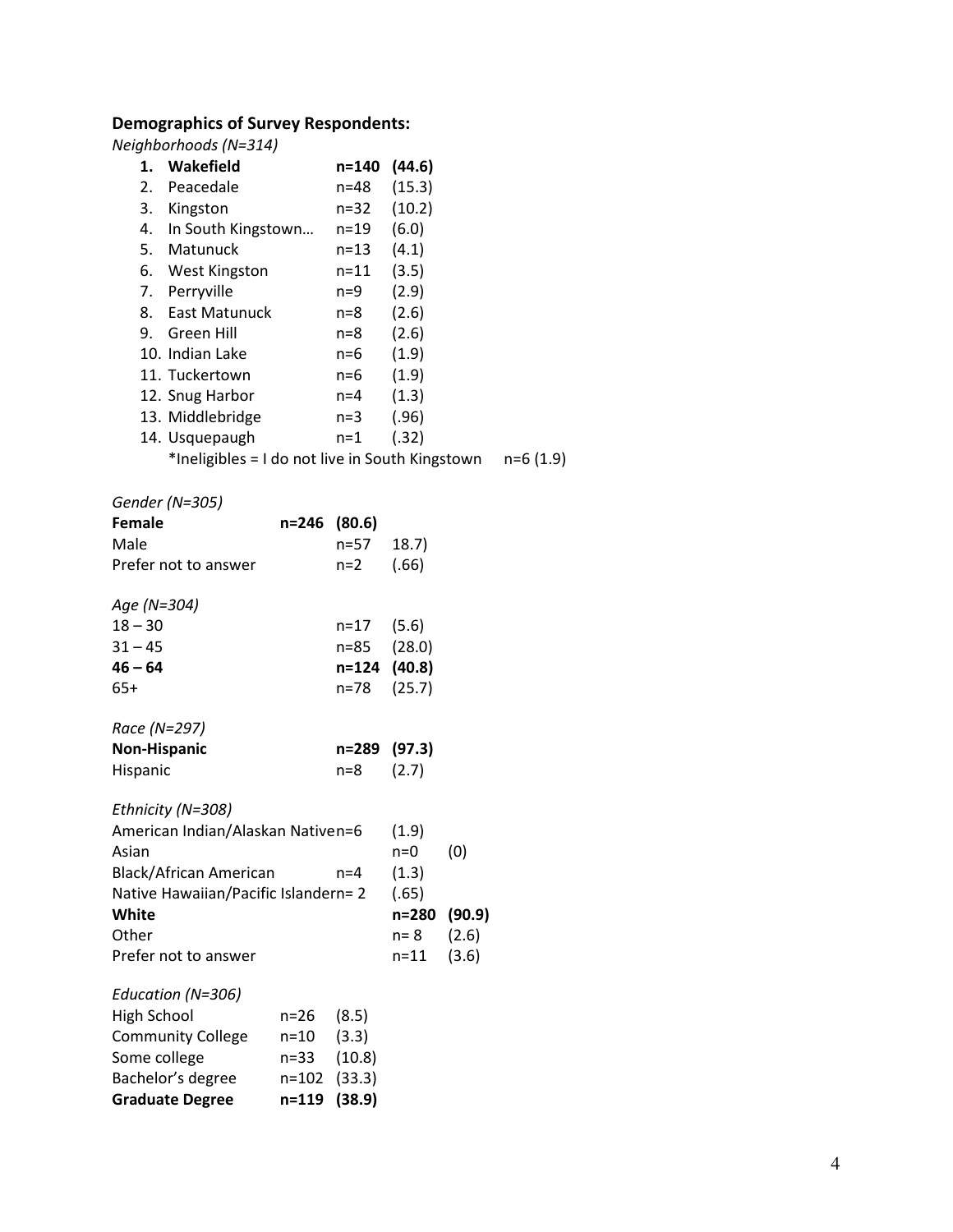| Other                | n=14  | (4.6) |
|----------------------|-------|-------|
| Prefer not to answer | $n=2$ | (.65) |

Yearly income (N=304)

| Less than \$25,000    | n=29     | (9.5)  |
|-----------------------|----------|--------|
| \$25,000 - \$50,000   | n=41     | (13.5) |
| \$50,000 - \$75,000   | n=49     | (16.1) |
| \$75,000 - \$100,000  | n=61     | (20.1) |
| \$100,000 - \$150,000 | n=54     | (17.8) |
| \$150,000 or more     | $n = 22$ | (7.2)  |
| Prefer not to answer  | $n=48$   | (15.8) |

#### Additional Demographics:

Mean # children in household = .91 Mean  $#$  adults in household = 1.99 99% English spoken most often at home 96% Registered voters 8.3% Food stamp recipients 1.6% WIC recipients

#### Limitations of this survey

Although attempts were made to distribute the survey as widely as possible (via mail, email, hard copy, etc.), the survey population was a convenience sample. This means that respondents were not randomly chosen (with the exception of the tax roll sample) and results may differ slightly from the behaviors and attitudes of the town in general. When we compared the survey population to the Census data, we found that the population taking this survey was more educated, had higher incomes, and was slightly older than the South Kingstown population as a whole. Also, more women than men took the survey. Finally, for data that related to "low-income" responses, the "n" was relatively small (n=29).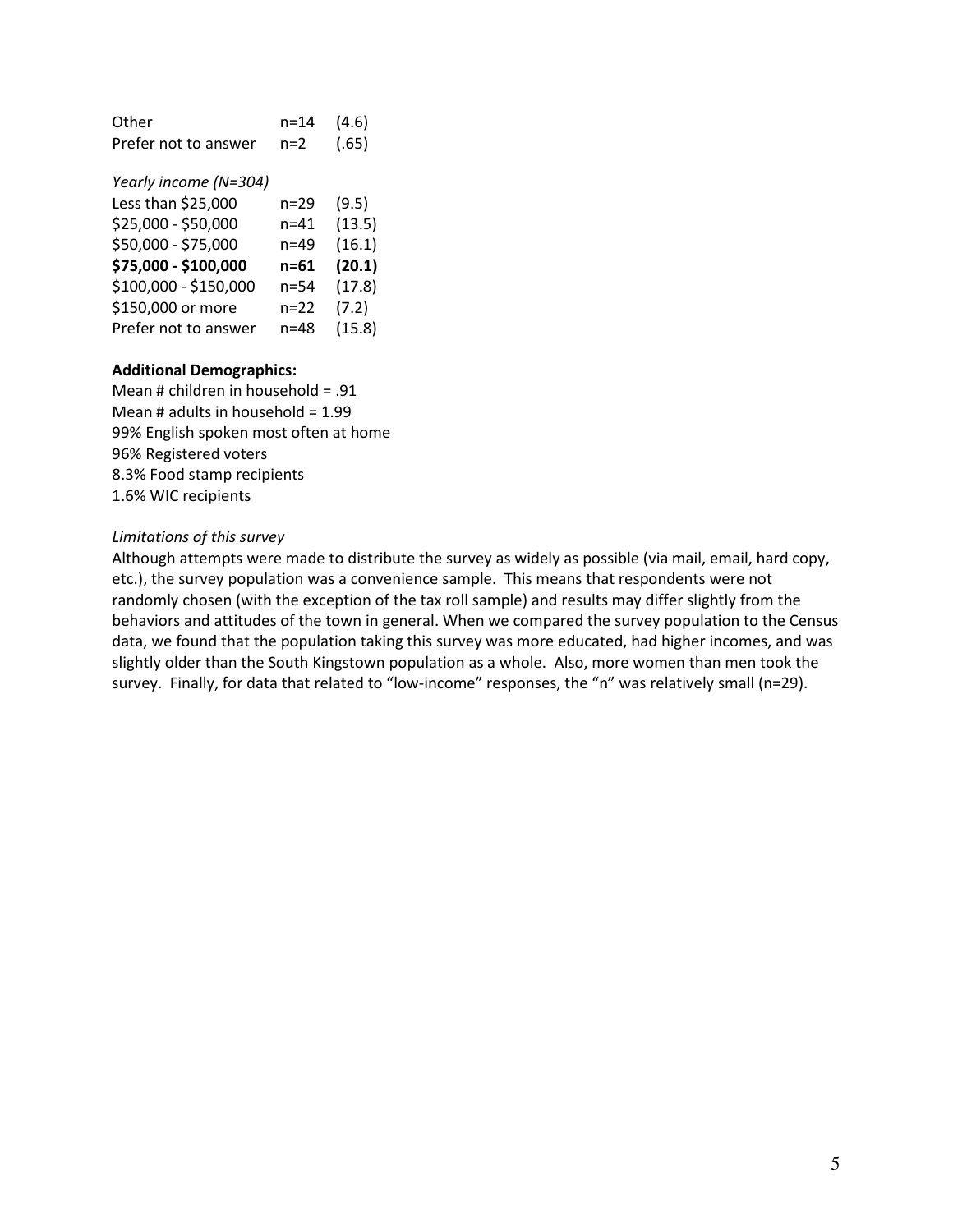## Survey Responses

Civic Involvement and Community Characteristics

- 75% of respondents get information about what is going on in the community from the newspaper, followed by "word of mouth" (69%) and "information from community organizations" (48%).
- 58% belong to any social, religious, neighborhood or community organization (such as block clubs or parent teacher associations).
- 206 respondents (66%) have participated in town meetings, and of those respondents, 123 (60%) participated in town meetings where the topic was community planning.
- $\blacksquare$  35% of respondents agreed<sup>1</sup> that sugar-sweetened beverages were advertised a lot in their neighborhood whereas only 11% agreed that tobacco products were. Low-income respondents<sup>2</sup> indicated higher agreement with the statements that sugar-sweetened beverages (62%) and tobacco products (21%) were advertised a lot in their neighborhood.
- 55% of respondents believe that policy makers and town officials are willing to make positive changes in my community. 30% answered "not sure".
- 79% of respondents are willing to work with policy makers to make changes in the community.

## Safety and Appearance of Neighborhoods

- $\blacksquare$  249 respondents (82%) agree with the statement that "Besides the streets, there are places to be physically active in my neighborhood." This did not vary widely when comparing the "town centers" to other neighborhoods.<sup>3</sup>
- $\blacksquare$  198 respondents (65%) disagree<sup>4</sup> with that there are sidewalks on most of the streets in their neighborhoods. Less respondents living in the "town center" disagreed (49%), however, 89% of respondents living in more rural neighborhoods disagreed.
- 45% of all respondents disagreed that sidewalks were well maintained (35% of respondents from more rural neighborhoods). 27% of respondents answered "not applicable" likely due to the absence of sidewalks in their respective neighborhoods.
- $\blacksquare$  93 (30%) of respondents strongly disagreed that there are places to walk to for services like dry cleaning, groceries, post office, or library. 67% of those respondents who live outside of the "town center" strongly disagreed. About half (47%) of all respondents agreed that there were services available to which to walk compared to those respondents who live inside the town center of whom 62% agreed.
- 87% of respondents agreed that in their neighborhoods there are attractive outdoor areas, bike trails are easy to get to (74%), parks, playgrounds, and trails are well maintained (80%), and neighborhoods are generally free from litter (80%). Respondents living outside of "town center" were less likely to agree that bike trails are easy to get to

l.

<sup>1</sup> Agreement includes those who responded either "agree" or "strongly agree".

<sup>&</sup>lt;sup>2</sup> Low-income is defined as a yearly income of less than \$25,000.

 $3$  Peacedale and Wakefield were consolidated to compare the "centers" with more rural neighborhoods.

 $^4$  Disagreement includes those who responded either "disagree" or "strongly disagree".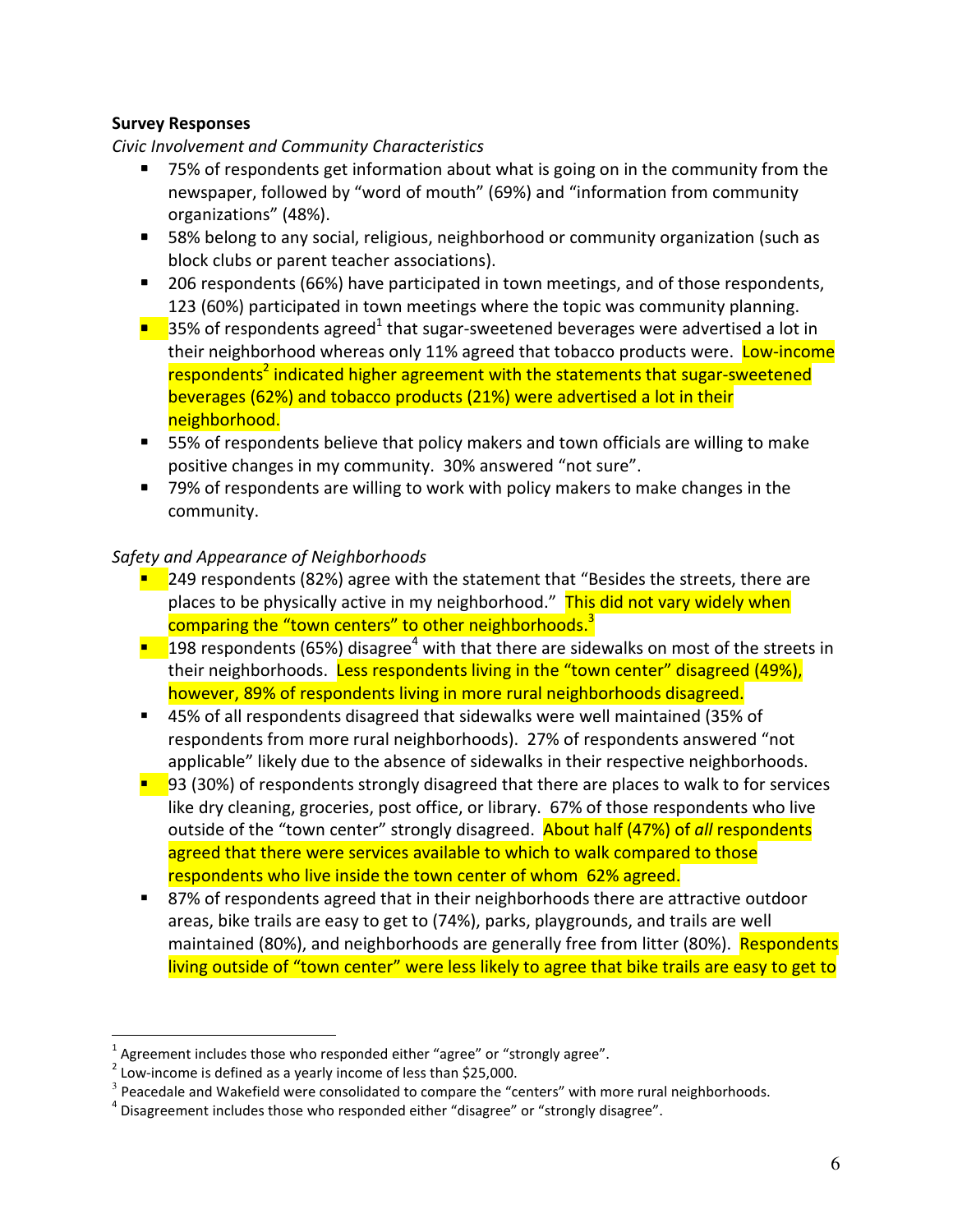(54%) and more likely to agree that parks, playgrounds, and trails are well maintained (88%).

■ 79% of respondents feel safe in parks, playgrounds, and trails in my neighborhood, 88% free safe from crime when "walking or riding my bike". However, only 47% of respondents feel safe from *traffic* when walking or bike riding. Respondents living in neighborhoods outside of "town center" are more likely to feel safe from both crime (92%) and traffic (52%)

## Food Behaviors and Access

- On average, survey respondents are eating two or more servings of fruits 5 days per week (m=5.22) and three or more servings of vegetables 5 days per week (m=5.1).
- **O**n average, survey respondents are eating fast food less than 1 day per week ( $m=43$ ) and drinking sugar-sweetened beverages 1 day a week (m=1.1). However, low-income respondents, have higher consumption patterns, eating fast food 1 day per week (m=1.07) and drinking sugar-sweetened beverages 2 days per week (m=2). 105 respondents are drinking sugar sweetened beverages at least once per week and drink an average of 1 drink per day ( $m=1.13$ ) with low-income respondents drinking 2 per day  $(m=1.83)$ .
- Over half of respondents garden at home (48%) or in a community garden (3%).
- 40% of respondents (67% of those living outside of town center) reported there being no store that sells groceries in their neighborhood.<sup>5</sup> The most common places that sell groceries in respondents' neighborhoods included farmers' markets/stands (16%), supermarkets (12%), convenience stores (12%), and small markets (12%).
- 52% of respondents report that stores in their neighborhoods sell fruits and vegetables.
- 69% of respondents get groceries most often from a store outside of their neighborhood but not "too far away". 18% get groceries in their neighborhood; however, only 2% of those living outside of "town center" get groceries in their neighborhood.
- 78% of all respondents go most often to a supermarket for groceries. The majority of respondents get to the store for groceries by driving (95%).
- $\blacksquare$  100% of respondents find fresh fruits and vegetables available to buy at the store they go to most often. Respondents find the price of these fruits and vegetables to be "moderate" (76%) and quality "moderate" or "high" (98%). However, low-income respondents were less likely to find the price "moderate" (59%).
- 66% of all respondents have no barriers to purchasing fresh fruits and vegetables in South Kingstown. However, when broken into low-income categories, only 41% of respondents with low-incomes had no barriers. Similarly, while 25% of all survey respondents find cost to be a barrier, 52% of low-income respondents indicate cost is a barrier. Additional barriers included: lack of availability in local stores (4%), lack of convenient farmers' markets/stands (4%), low quality in local stores (2%), and dislike of fruits and vegetables themselves (2%) or for their families (2%).

## Physical Activity Behaviors and Access

 $\overline{a}$ 

<sup>&</sup>lt;sup>5</sup> For this survey, neighborhood is defined as the area within a 10 minute walk (or half mile) from home.